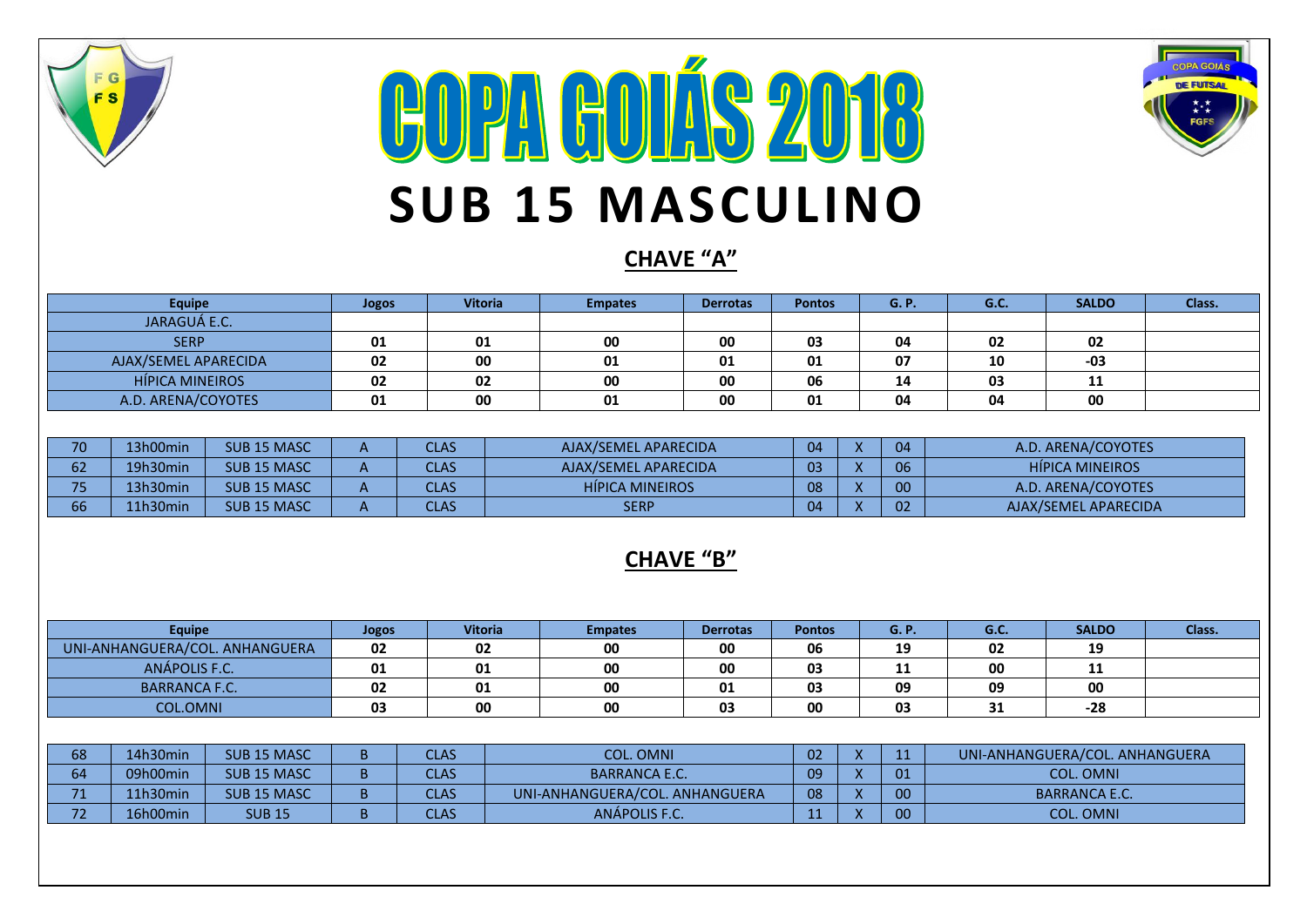

# **COPA GOLÁS 2018**



| <b>ARTILHARIA</b>                          |                                |                |                |  |  |  |  |
|--------------------------------------------|--------------------------------|----------------|----------------|--|--|--|--|
| <b>ARTILHEIRO</b>                          | <b>GOLS</b>                    | <b>CLUBE</b>   | <b>POSIÇÃO</b> |  |  |  |  |
| <b>BRUNO DE JESUS PIO</b>                  | <b>HÍPICA MINEIROS</b>         | 8              |                |  |  |  |  |
| <b>GABRIEL DOS SANTOS ROCHA</b>            | UNI-ANHANGUERA/COL. ANHANGUERA | 6              | $\overline{2}$ |  |  |  |  |
| PEDRO ATAIDE D.S. SILVA                    | AJAX/SEMEL APARECIDA           | 5              | $\overline{3}$ |  |  |  |  |
| <b>GUSTAVO MENDES DE M. FERREIRA</b>       | ANÁPOLIS F.C.                  | 5              | $\overline{4}$ |  |  |  |  |
| ISSAC DE SOUZA VALENÇA                     | UNI-ANHANGUERA/COL. ANHANGUERA | 4              | 5              |  |  |  |  |
| <b>KAYKY SILVA MEDEIROS</b>                | UNI-ANHANGUERA/COL. ANHANGUERA | 4              | 6              |  |  |  |  |
| CAUA GABRIEL M. DE LIMA                    | <b>BARRANCA E.C.</b>           | 4              | $\overline{7}$ |  |  |  |  |
| RONATH SILVA TAVARES                       | <b>SERP</b>                    | 4              | 8              |  |  |  |  |
| MAURICIO CORDEIRO GRAMACHO                 | AJAX/SEMEL APARECIDA           | $\overline{2}$ | 9              |  |  |  |  |
| MARCOS VINICIUS D.S. OLIVEIRA              | AJAX/SEMEL APARECIDA           | $\overline{2}$ | 10             |  |  |  |  |
| JOAO VICTOR G. LIMA                        | <b>BARRANCA E.C.</b>           | $\overline{2}$ | 11             |  |  |  |  |
| PEDRO TOLEDO TIMO                          | <b>HÍPICA MINEIROS</b>         | $\overline{2}$ | 12             |  |  |  |  |
| PEDRO CESAR R. BRITO                       | <b>HÍPICA MINEIROS</b>         | $\overline{2}$ | 13             |  |  |  |  |
| <b>GABRIEL JJURANIR GONCALVES SANTANNA</b> | ANÁPOLIS F.C.                  | $\overline{2}$ | 14             |  |  |  |  |
| JOAO VICTOR DOS SANTOS TEIXEIRAQ           | ANÁPOLIS F.C.                  | $\overline{2}$ | 15             |  |  |  |  |
| <b>GABRIEL MARTINS VASCONCELOS</b>         | COL. OMNI                      | $\mathbf{1}$   | 16             |  |  |  |  |
| GIOVANE DAMASCENO C. SOARES                | COL. OMNI                      | $\mathbf{1}$   | 17             |  |  |  |  |
| GUILHERME DOURADO H. CARNEIRO              | UNI-ANHANGUERA/COL. ANHANGUERA | $\mathbf{1}$   | 18             |  |  |  |  |
| GUILHERME HENRIQUE D. NASCIMENTO           | UNI-ANHANGUERA/COL. ANHANGUERA | $\mathbf{1}$   | 19             |  |  |  |  |
| SERGIO AUGUSTO A.P. FILHO                  | UNI-ANHANGUERA/COL. ANHANGUERA | $\mathbf{1}$   | 20             |  |  |  |  |
| JAIR MANOEL D. NETO                        | UNI-ANHANGUERA/COL. ANHANGUERA | $\mathbf{1}$   | 21             |  |  |  |  |
| MARCOS PAULO V. DE SIQUEIRA                | A.D. ARENA/COYOTES             | $\mathbf{1}$   | 22             |  |  |  |  |
| <b>MARCOS VINICIUS S. VITOR</b>            | A.D. ARENA/COYOTES             | $\mathbf{1}$   | 23             |  |  |  |  |
| <b>KLEBER RIBEIRO SOARES</b>               | A.D. ARENA/COYOTES             | $\mathbf{1}$   | 24             |  |  |  |  |
| <b>BRUNO PEREIRA D. ARAUJO</b>             | A.D. ARENA/COYOTES             | $\mathbf{1}$   | 25             |  |  |  |  |
| JOAO PAULO S. FERREIRA                     | <b>BARRANCA E.C.</b>           | $\mathbf{1}$   | 26             |  |  |  |  |
| <b>IURI VIEIRA LEMOS</b>                   | <b>BARRANCA E.C.</b>           | $\mathbf{1}$   | 27             |  |  |  |  |
| CAIRO KAIK C. VIEIRA                       | <b>BARRANCA E.C.</b>           | 1              | 28             |  |  |  |  |
| LUCAS MARTINS N. DE OLIVEIRA               | COL. OMNI                      | $\mathbf{1}$   | 29             |  |  |  |  |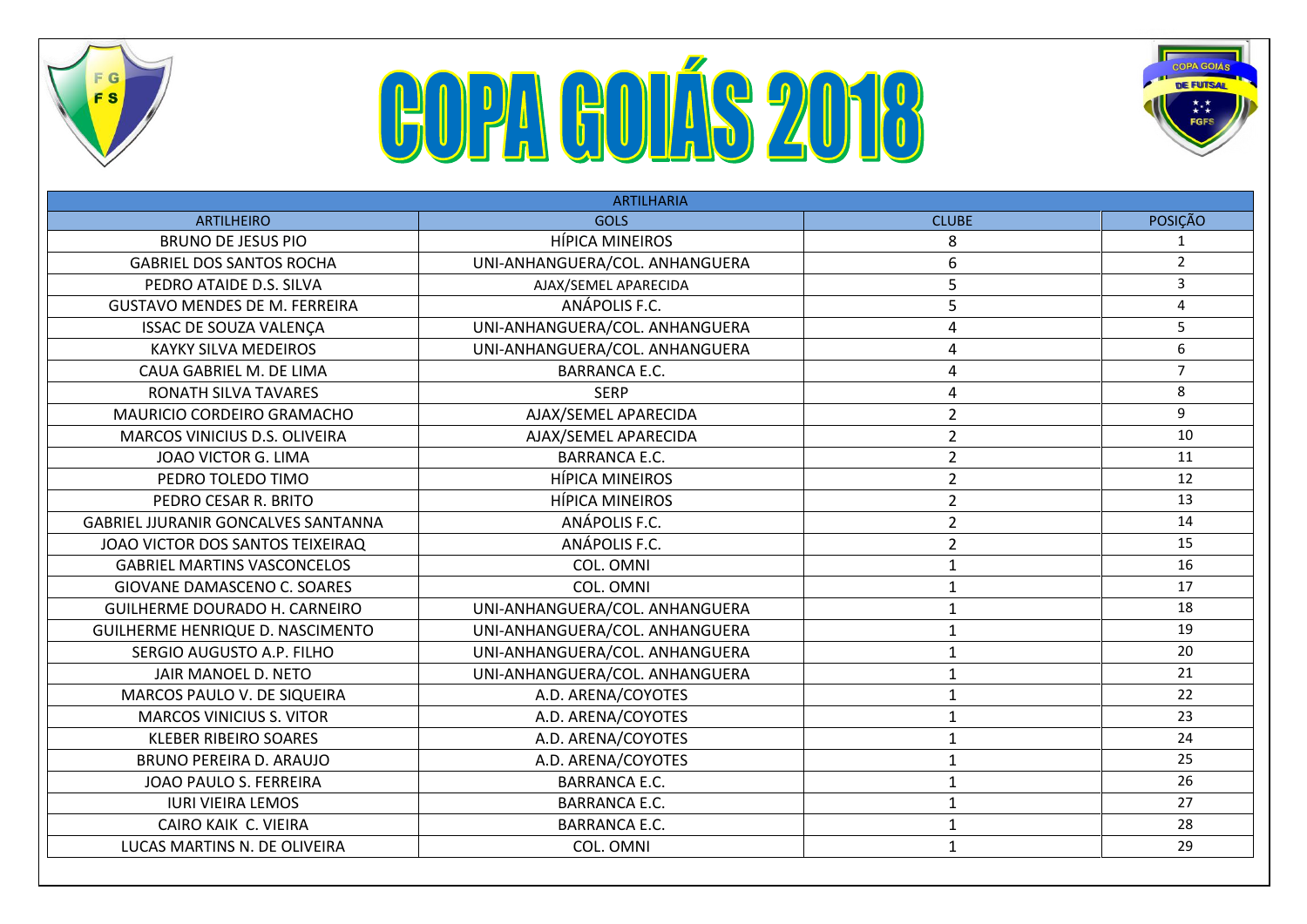





|                                    | <u>S S S S S S S S S S S S S S S S </u> |    |
|------------------------------------|-----------------------------------------|----|
| JOEL MARTINIANO S. ROCHA           | UNI-ANHANGUERA/COL. ANHANGUERA          | 30 |
| BRUNO ALVES SOUTO                  | HIPICA MINEIROS                         |    |
| EDER JUNIOR M. CARRIJO             | HIPICA MINEIROS                         |    |
| YANK KAIQUE C. DE BARROS           | <b>SERP</b>                             |    |
| THIAGO ARRUDA SABBATINI PASSOS     | ANAPOLIS F.C.                           |    |
| JUNIOR R. M. BERNARDES DE OLIVEIRA | ANÁPOLIS F.C.                           |    |

#### **CONTROLE DE CARTÕES – ETAPA CLASSIFICATÓRIA**

|                                    |                                |                       | AMARELO (1ª SERIE) | <b>VERMELHO</b> |                |             |                |
|------------------------------------|--------------------------------|-----------------------|--------------------|-----------------|----------------|-------------|----------------|
| <b>ATLETA</b>                      | <b>CLUBE</b>                   |                       |                    |                 | $(1a$ SERIE)   |             |                |
|                                    |                                | 1 <sup>o</sup>        | 2 <sup>o</sup>     | 3 <sup>°</sup>  | <b>CUMPRIR</b> | <b>DATA</b> | <b>CUMPRIR</b> |
| <b>GABRIEL MARTINS VASCONCELOS</b> | COL. OMNI                      | 24/03/2018            |                    |                 |                |             | 1.             |
| <b>MATHEUS MONTAGNINI KICHESE</b>  | COL. OMNI                      | 24/03/2018            |                    |                 |                |             | 2.             |
| SERGIO AUGUSTO A.P. FILHO          | UNI-ANHANGUERA/COL. ANHANGUERA | 24/03/2018            |                    |                 |                |             | 3.             |
| GUILHERME DOURADO H. CARNEIRI      | UNI-ANHANGUERA/COL. ANHANGUERA | 24/03/2018            |                    |                 |                |             | 4.             |
| MAURICIO CORDEIRO GRAMACHO         | AJAX/SEMEL APARECIDA           | 24/03/2018            | 07/04/2018         |                 |                |             | 5.             |
| RAPHAEL CARVALHO TELES             | AJAX/SEMEL APARECIDA           | 24/03/2018            |                    |                 |                |             | 6.             |
| JOAO VITOR B. B. ASSIS             | COL. OMNI                      | 07/04/2018            |                    |                 |                |             | 7.             |
| GUILHERME HENRIQUE O. NASCIMENTO   | UNI-ANHANGUERA/COL. ANHANGUERA | 07/04/2018            |                    |                 |                |             | 8.             |
| SIMAIR FERREIRA LUCIO              | <b>BARRANCA E.C.</b>           | 07/04/2018            |                    |                 |                |             | 9.             |
| PEDRO ATAIDES DE SOUZA OLIVEIRA    | AJAX/SEMEL APARECIDA           | 07/04/2018 08/04/2018 |                    |                 |                |             | 10.            |